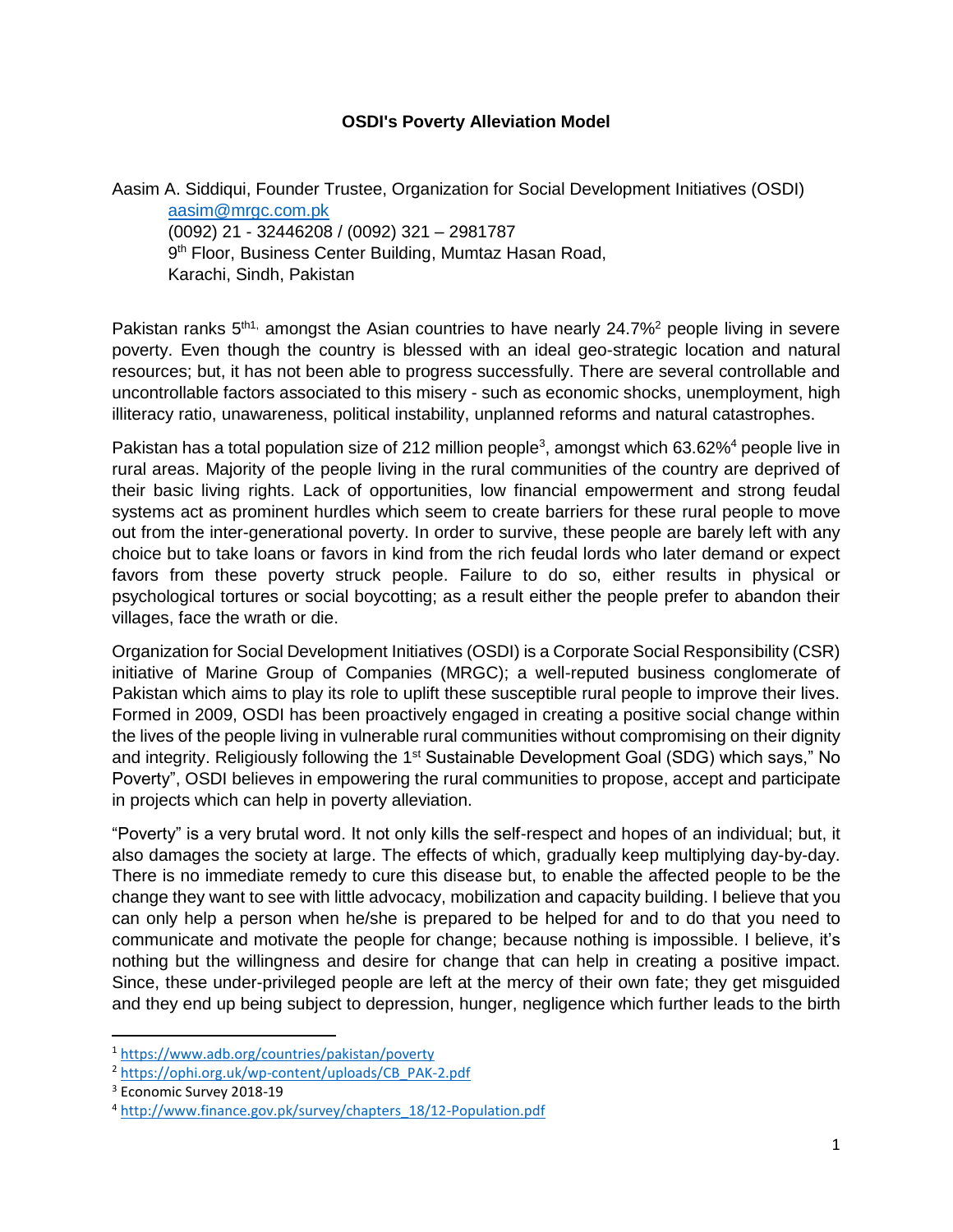of criminals and later on, the government is blamed for the calamities caused. I think we really need to redirect our thinking procedures and figure out the elementary reasons that lead to such issues. In my opinion, if opportunities are provided these rural people can make marvels.

OSDI has a two pronged approach which was carefully drafted after a thorough research and in depth analysis into the causes of poverty. The poverty alleviation model of OSDI has been indigenously designed; to provide prospects of holistic development to the rural communities so they may uplift themselves from poverty without compromising on their integrity. Responding to the basic needs, OSDI aims to help create opportunities that can result in the increase of monthly income of the deprived rural households along with decreasing the monthly expense levels paving the way for economic stability; which helps in lowering of the risks of external shocks. As a positive outcome of financial empowerment, the beneficiary can move towards overcoming his/her intergenerational debts, create assets, become food secure, engage in capacity building and above all create a multiplier effect by helping others from his/her community either by sharing their success story or financially facilitating their relatives, neighbours or friends. He/She can become more socially aware about his/her rights. To avoid being deceived or falling into poverty he/she will try to secure the future of his/her children by educating them, so they may live a better life.

Change is a gradual process. It trickles from generation to generation; each trying to outstand the other; the real challenge is to keep the basic pillar strong. OSDI's Poverty Alleviation Model has been formed in response to the Sustainable Development Goals which offer an international remedy to conquer poverty. Livelihood Assistance Program (LAP), Community Development Program (CDP) and Food Security Program (FSP) are the three core programs of OSDI which are further divided into various sub-projects aiming to create a holistic effect that can inculcate positive social change in the lives of the under-privileged rural people; by catering to their basic needs.

Livelihood Assistance Program (LAP) is the backbone of OSDI's strategically crafted programs. This program caters to the 8<sup>th</sup> Sustainable Development Goal (SDG) which aims to provide decent work and economic growth opportunities for the people living in the rural communities for poverty



*Figure 1: Comparison between Before and After Wheat and Rice Production in maunds*

alleviation. It is also linked to the 2<sup>nd</sup> SDG which intends to overcome hunger. Under LAP, OSDI has three sub-projects each aiming to create or provide opportunities for financial empowerment in the lives of the vulnerable people. Agriculture Development Project (ADP), helps the farmers with provision of seeds, pesticides, weedicides, fertilizers etc. to increase their crop yields. More crop yields would help in more income generation. The farmers are trained about modern agrarian techniques and practices that can help them build upon their capacity and improve their farming skills. 1,936 beneficiaries have been successfully facilitated to harvest 6,588 acres of farmland across 5 districts. Outstanding results of crop produce have been witnessed upon conclusion of Pre and Post Intervention results. Amongst the two key crops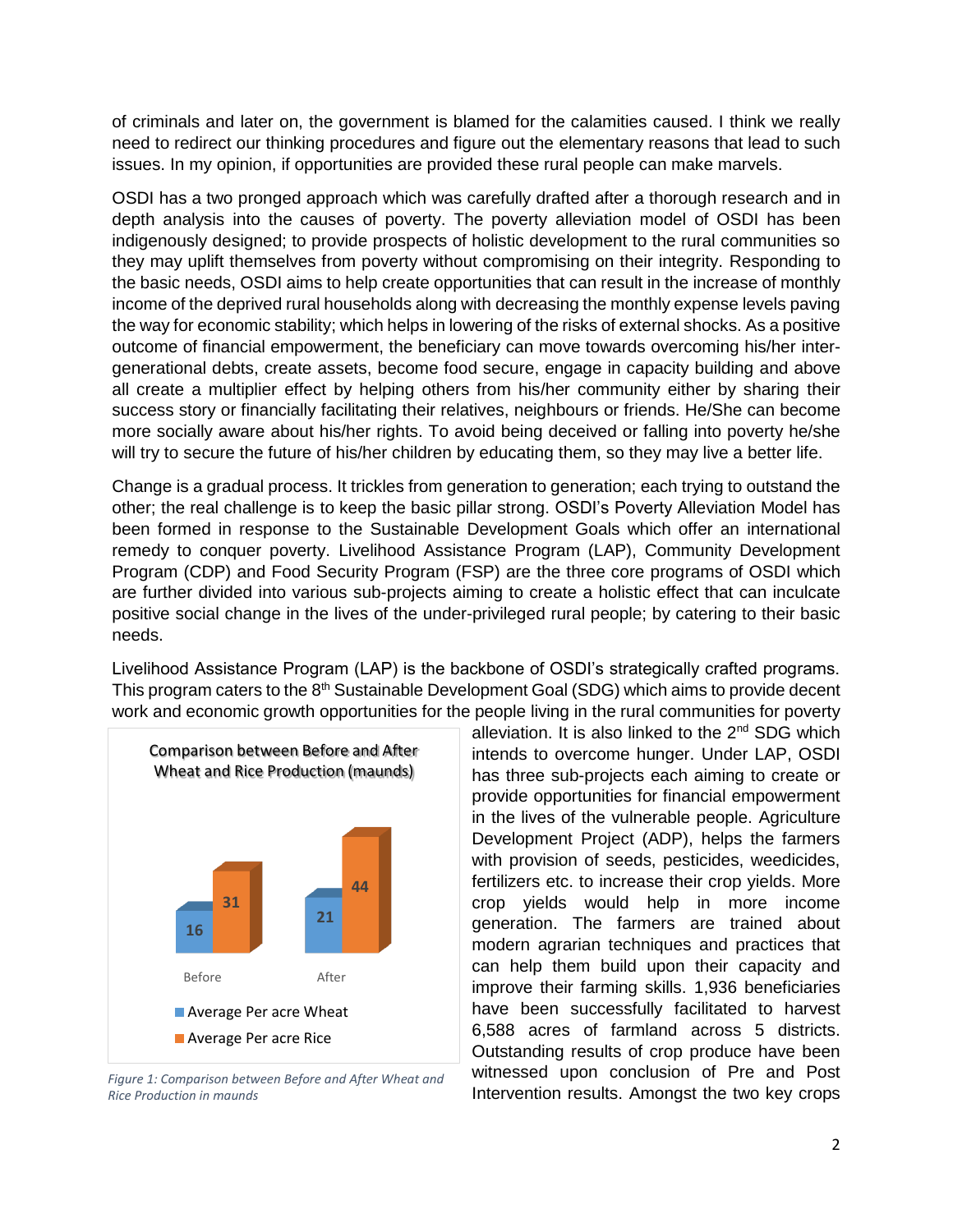i.e. wheat and rice; the average per acre growth of wheat crop has raised from 16 maunds to 21 maunds and for rice it improved from 31 maunds to 44 maunds after OSDI's intervention.

Livestock Development Project (LDP) facilitates the landless farmers to create income and assets by livestock rearing and breeding. Veterinary experts are invited to train and educate these farmers for breeding, shed maintenance, health-keeping and fodder preparation of the livestock provided by OSDI. Moreover, a food safety net is also weaved around the beneficiary household through provision of sufficient dairy products within their homes. 348 farmers from 6 districts have been helped with distribution of 987 animals. These animals include cows, calves, buffaloes, oxen's, does and bucks. Each phase spans around a period of  $4 - 6$  months. For the educated and jobless youth, OSDI offers Small Rural Enterprise Project (SREP) under which beneficiaries are provided with opportunities to initiate their own small businesses such as grocery store, tailoring shop, rickshaw (a kind of three wheeled taxi), etc. Basic financial literacy trainings are provided to the beneficiaries so they may easily maintain their day-to-day sales and manage their finances accordingly. 34 beneficiaries have initiated their businesses under SREP. The average monthly profit per beneficiary is PKR 11,600.

To foster sustainable development empowering and enabling the entire group or society is extremely important; so each member realizes their role and responsibility for a collective benefit. In the Community Development Program (CDP) of OSDI, long term partnerships are created with the targeted rural communities so they may become aware and have the sense of ownership towards the project they are facilitated in. There are several projects under the umbrella of CDP such as Education – a project designed following the  $4<sup>th</sup>$  SDG which aims to ensure provision of quality Education For All (EFA). OSDI has either initiated, constructed or supported nearly 22 schools in its focused rural communities.

Several initiatives have been taken in these schools from placement of qualified teachers, focus is made on female literacy, provision of teaching and learning tools or equipment's and course books, uniforms facilitations, etc. are included. Aggressive community mobilization campaigns have also been held to increase in student enrolments in these educational facilities. 2,423 students are acquiring quality primary education in these schools. Besides this, 12 youth have been educated in Basic Adult Literacy classes and now efforts are being made to begin the vocational training courses in collaboration with our partner organizations.



OSDI has made it mandatory for any beneficiary prior to being nominated in any of our projects

to get his/her out-of-school children enrolled in school else they cannot be considered eligible to participate in any of our programs. Surprise visits to beneficiary homes and communities are made on regular basis, to check upon the student's absenteeism or unnecessary irregularity to school. Teachers' attendance is strictly monitored by the members of the School



Management Committee (SMC), formed in collaboration with community members based on the credibility and repute of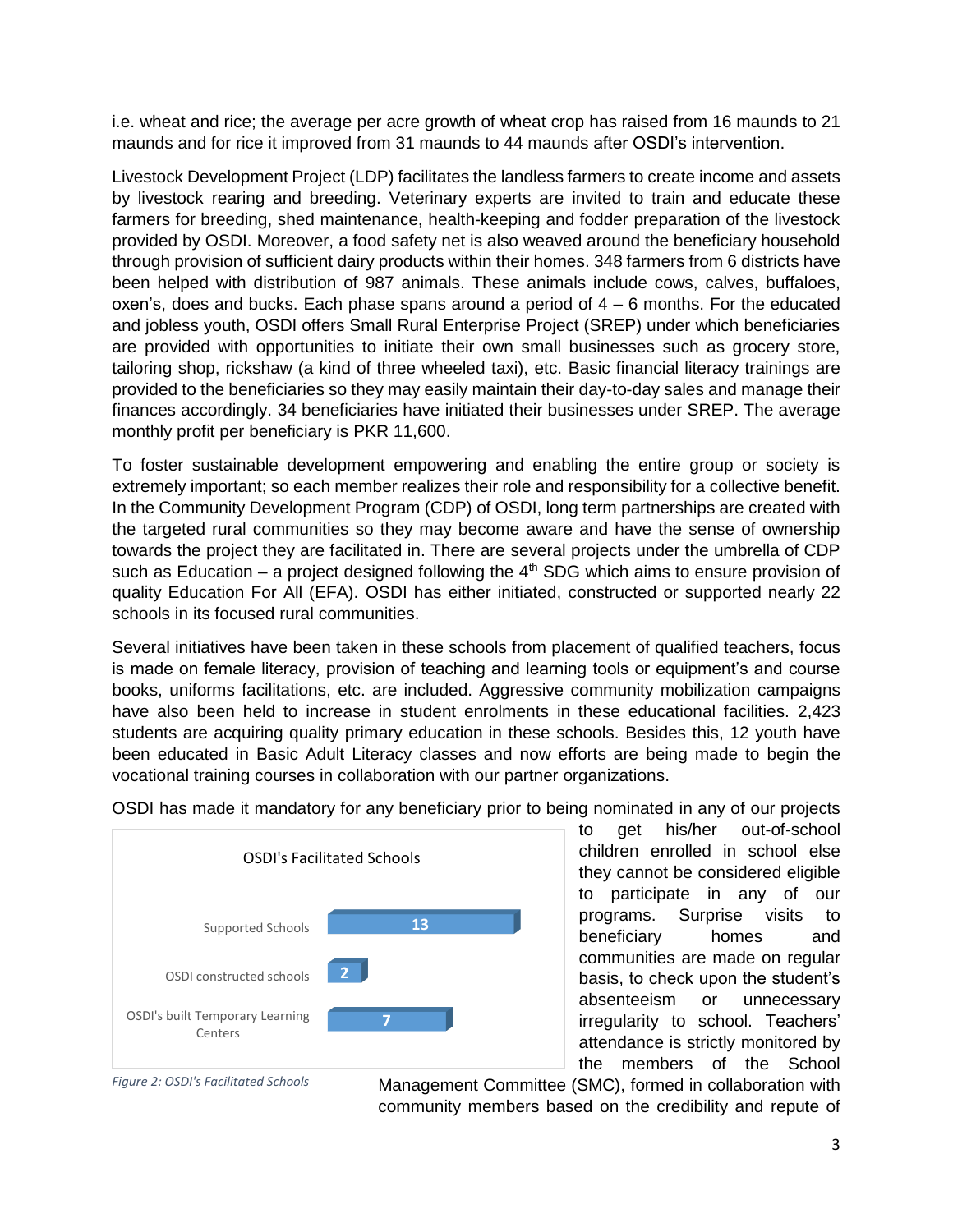the representative as per the village elders and influential. These people act as voluntary members for the safe-keeping and smooth running of the project even after OSDI's exit from the

|                        | <b>Health-care</b> | <b>Total</b>    |
|------------------------|--------------------|-----------------|
|                        | <b>Facilities</b>  | <b>Patients</b> |
|                        | <b>Organized</b>   | <b>Treated</b>  |
| <b>Free General</b>    | 362                | 16,048          |
| <b>Medical</b>         |                    |                 |
| <b>Camps</b>           |                    |                 |
| <b>Primary Health-</b> | $\mathcal{P}$      | 13,981          |
| care                   |                    |                 |
| <b>Centers</b>         |                    |                 |

*Table 1: Health-care Facilities Organized by OSDI since inception*

community.

In my view, provision of quality healthcare is the second most important need of an individual after food security; for which people tend to spend beyond their capacity. Many a times, this burden is willingly accepted only to save the life or relieve the pain of the loved one. One visit to the doctor results in approximately PKR 1000 –

PKR 2000 per visit expense. In health-care project, 30,029 patients have been treated in 362 Free General Medical Camps (GMCs) and 2 Primary Health-care Centers (PHCs) of OSDI. It has been observed that majority of the people living in our areas of interventions have been suffering from Respiratory Tract Infections (RTI), Gastro Intestinal Infection (GIT), Body Weakness, Anemia, Urinary Tract Infection (UTI) or Skin Infection. Altogether, 11,366 students have been de-wormed in Mardan (KPK), Matiari, Khairpur, Shikarpur, Khairpur and Jacobabad (Sindh) and Lasbela (Baluchistan) districts. 1,826 young mothers and newly born babies have been facilitated under Maternal & Child Health-care; 9,340 patients have been aided in Hepatitis Prevention & Control Program; 614 patients treated from Tuberculosis (T.B.), 2,503 children are administered with polio vaccinations along with the support of district government. Health-care project of OSDI is in line with the 3<sup>rd</sup> SDG as acclaimed and approved globally.

42,586 beneficiaries have been trained under the Water and Sanitation, Hygiene (WASH) project as per the  $6<sup>th</sup>$  Sustainable Development Goal. This project is also linked to the Water Nearby Homes (WNH) project in which 3,620 beneficiaries have been provided with an easy access to clean drinking water within their communities through installation of 12 Solar Water Projects. Unavailability of water or its shortage results in either non-existence or unbearable circumstances for survival. Due to water facilitations, the focused communities have now been able to grow plants or kitchen gardens; health of their livestock has improved and their hardships of water fetching from approximately 4-5kms per round has reduced. This way multiple issues have been resolved. To keep a check and balance on the smooth running of WNH, OSDI has formed a Water Management Committee (WMC) following the same pattern as of SMC; in which selection of the

committee members is purely based on the nominations provided by the respective community based on the credibility and repute of the member. In Miru Suleiman Goth, a small village in District Lasbela (Baluchistan) migrated families have now started to return back to their generations old village which they had to abandon due to water unavailability and hunger.

13<sup>th</sup> SDG is followed through the implementation of Natural Resource



Management (NRM) in which 3,078 fruit and non-fruit *Figure 3: Break-up of Plants Distributed in NRM project*